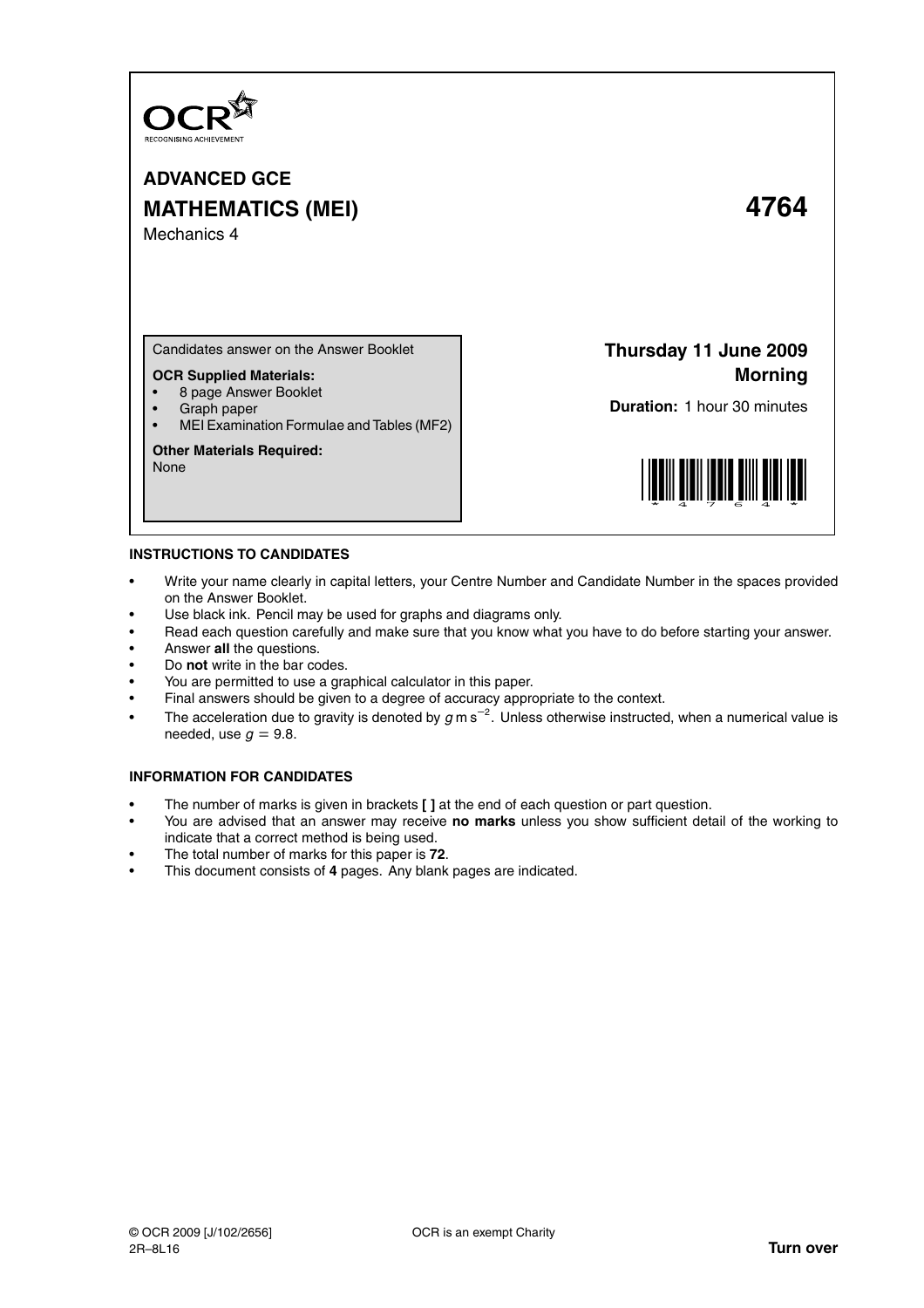### **Section A** (24 marks)

- **1** A raindrop increases in mass as it falls vertically from rest through a stationary cloud. At time *t*s the velocity of the raindrop is  $v \text{ m s}^{-1}$  and its mass is  $m \text{ kg}$ . The rate at which the mass increases is modelled as  $\frac{mg}{2(v+1)}$  kg s<sup>-1</sup>. Resistances to motion are neglected.
	- **(i)** Write down the equation of motion of the raindrop. Hence show that

$$
\left(1 - \frac{1}{\nu + 2}\right) \frac{\mathrm{d}\nu}{\mathrm{d}t} = \frac{1}{2}g.
$$
 [5]

- **(ii)** Solve this differential equation to find an expression for *t* in terms of *v*. Calculate the time it takes for the velocity of the raindrop to reach  $10 \text{ m s}^{-1}$ . . **[5]**
- **(iii)** Describe, with reasons, what happens to the acceleration of the raindrop for large values of *t*. **[2]**
- **2** A uniform rigid rod AB of mass *m* and length 4*a* is freely hinged at the end A to a horizontal rail. The end B is attached to a light elastic string BC of modulus  $\frac{1}{2}mg$  and natural length *a*. The end C of the string is attached to a ring which is small, light and smooth. The ring can slide along the rail and is always vertically above B. The angle that AB makes below the rail is  $\theta$ . The system is shown in Fig. 2.



**Fig. 2**

**(i)** Find the potential energy, *V*, of the system when the string is stretched and show that

$$
\frac{\mathrm{d}V}{\mathrm{d}\theta} = 4mg a \cos \theta (2 \sin \theta - 1). \tag{5}
$$

**(ii)** Hence find any positions of equilibrium of the system and investigate their stability. **[7]**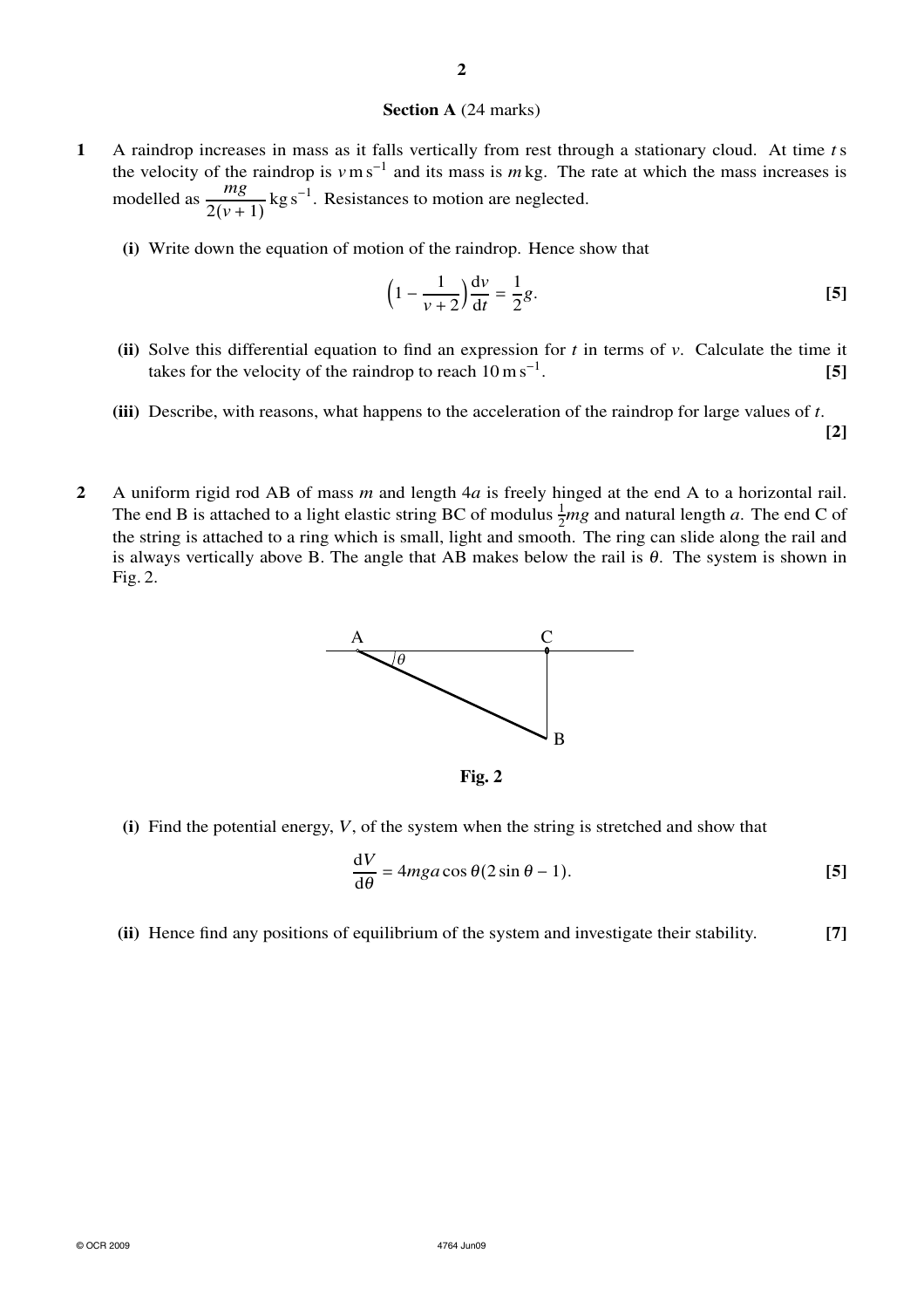### **Section B** (48 marks)

- **3** A uniform circular disc has mass *M* and radius *a*. The centre of the disc is at point C.
	- **(i)** Show by integration that the moment of inertia of the disc about an axis through C and perpendicular to the disc is  $\frac{1}{2}Ma^2$ . **[6]**

The point A on the disc is at a distance  $\frac{1}{10}a$  from its centre.

**(ii)** Show that the moment of inertia of the disc about an axis through A and perpendicular to the disc is  $0.51Ma^2$ . . **[2]**

The disc can rotate freely in a vertical plane about an axis through A that is horizontal and perpendicular to the disc. The disc is held slightly displaced from its stable equilibrium position and is released from rest. In the motion that follows, the angle that AC makes with the downward vertical is  $\theta$ .

**(iii)** Write down the equation of motion for the disc. Assuming  $\theta$  remains sufficiently small throughout the motion, show that the disc performs approximate simple harmonic motion and determine the period of the motion. **[6]**

A particle of mass *m* is attached at a point P on the circumference of the disc, so that the centre of mass of the system is now at A.

**(iv)** Sketch the position of P in relation to A and C. Find *m* in terms of *M* and show that the moment of inertia of the system about the axis through A and perpendicular to the disc is  $0.6Ma^2$ . . **[5]**

The system now rotates at a constant angular speed  $\omega$  about the axis through A.

- **(v)** Find the kinetic energy of the system. Hence find the magnitude of the constant resistive couple needed to bring the system to rest in *n* revolutions. **[5]**
- **4** A parachutist of mass 90 kg falls vertically from rest. The forces acting on her are her weight and resistance to motion *R* N. At time *t*s the velocity of the parachutist is *v*m s<sup>−</sup><sup>1</sup> and the distance she has fallen is *x* m.

While the parachutist is in free-fall (i.e. before the parachute is opened), the resistance is modelled as  $R = kv^2$ , where *k* is a constant. The terminal velocity of the parachutist in free-fall is 60 m s<sup>-1</sup>.

(i) Show that 
$$
k = \frac{g}{40}
$$
. [2]

(ii) Show that 
$$
v^2 = 3600 \left( 1 - e^{-\frac{gx}{1800}} \right)
$$
.

When she has fallen 1800 m, she opens her parachute.

**(iii)** Calculate, by integration, the work done against the resistance before she opens her parachute. Verify that this is equal to the loss in mechanical energy of the parachutist. **[7]**

As the parachute opens, the resistance instantly changes and is now modelled as  $R = 90v$ .

- **(iv)** Calculate her velocity just before opening the parachute, correct to four decimal places. **[1]**
- **(v)** Formulate and solve a differential equation to calculate the time it takes after opening the parachute to reduce her velocity to  $10 \text{ m s}^{-1}$ . . **[7]**